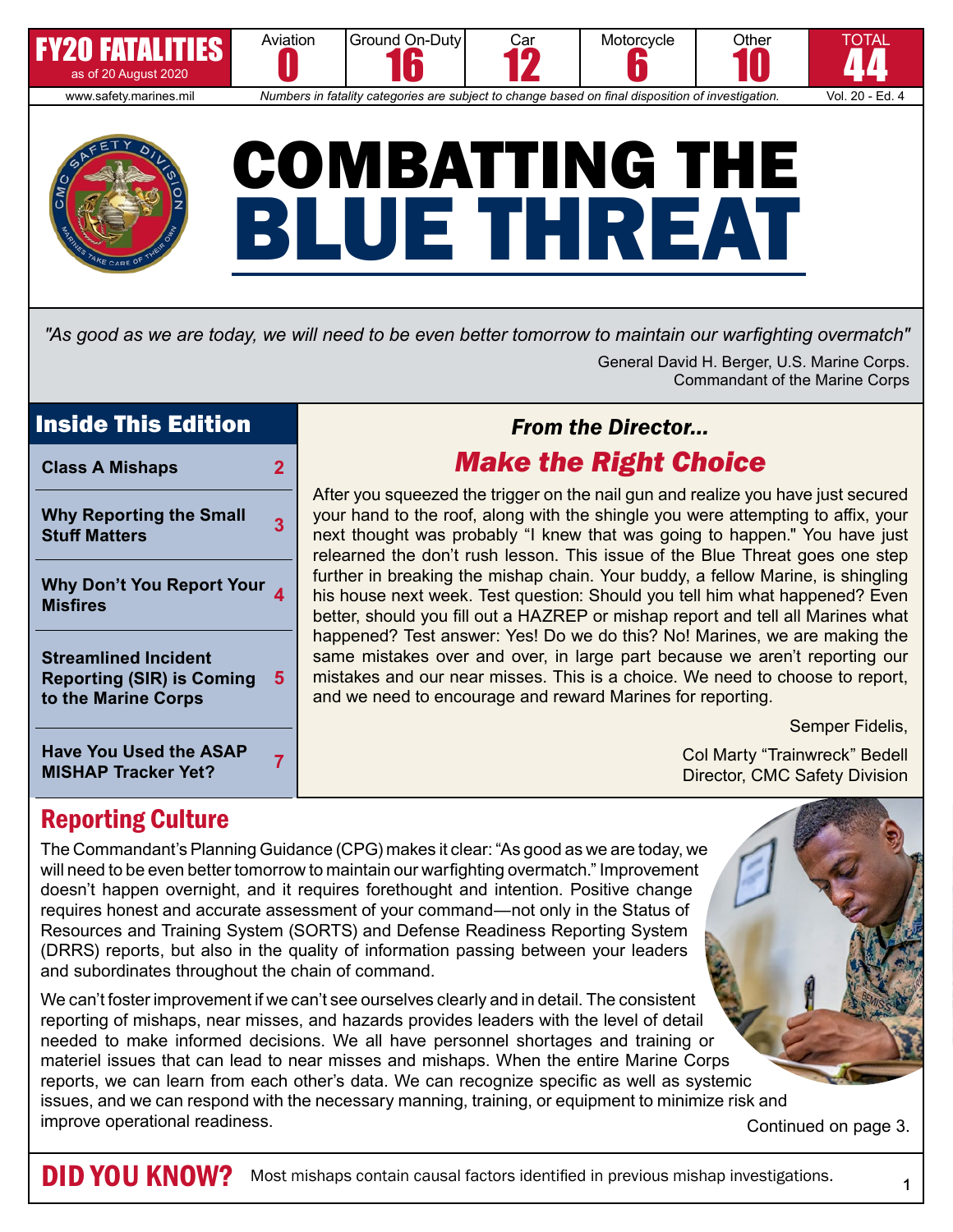







6 www.safety.marines.mil *Numbers in fatality categories are subject to change based on final disposition of investigation.* Vol. 20 - Ed. 4

# Recent Class A Mishaps

#### •AVIATION

**NONE** 

#### •GROUND ON-DUTY

14 Aug 2020: Orlando, FL – Poolee participated in DEP physical training event, fell and struck head and subsequently appeared dazed, and transported by ambulance to local Emergency Room Medical professionals declared poolee deceased at the hospital..

31 Jul 2020: Macon, GA – A Marine was declared deceased due to an accidental drowning that occurred during a training exercise.

30 Jul 2020: San Clemente Island, CA – During recovery, an AAV began taking on water and rapidly sank with 16 passengers and crew onboard. Eight Marines and one Sailor were declared deceased.

#### •OFF-DUTY (CAR)

13 Aug 2020: Havelock, NC – While on liberty, two Marines were involved in an automobile accident. The driver was not wearing a seatbelt and was pronounced deceased at the scene.

01 Aug 2020: Kaneohe Bay, HI – While traveling on the Likelike Highway, a vehicle struck a wall in the vicinity of the Wilson Tunnel. Two Marines were deceased.

#### •OFF-DUTY (MOTORCYCLE)

01 Aug 2020: Philadelphia, PA – Cpl died after head on collision with a motor vehicle while riding a motorcycle.

#### •OFF-DUTY (OTHER)

16 Aug 2020: Yuma, AZ – A Marine was fatally wounded in an ATV rollover accident.

02 Jul 2020: Hamada, Japan – A Marine drowned while trying to assist others in a rip current.

# FY20 Class A Mishaps

#### 8 GROUND MISHAPS

resulted in the **death of fifteen Marines and one Sailor**

6 MOTORCYCLE MISHAPS resulted in the **death of six Marines**

# 

10 CAR MISHAPS resulted in the **death of twelve Marines**



10 OTHER MISHAPS resulted in the **death of ten Marines**

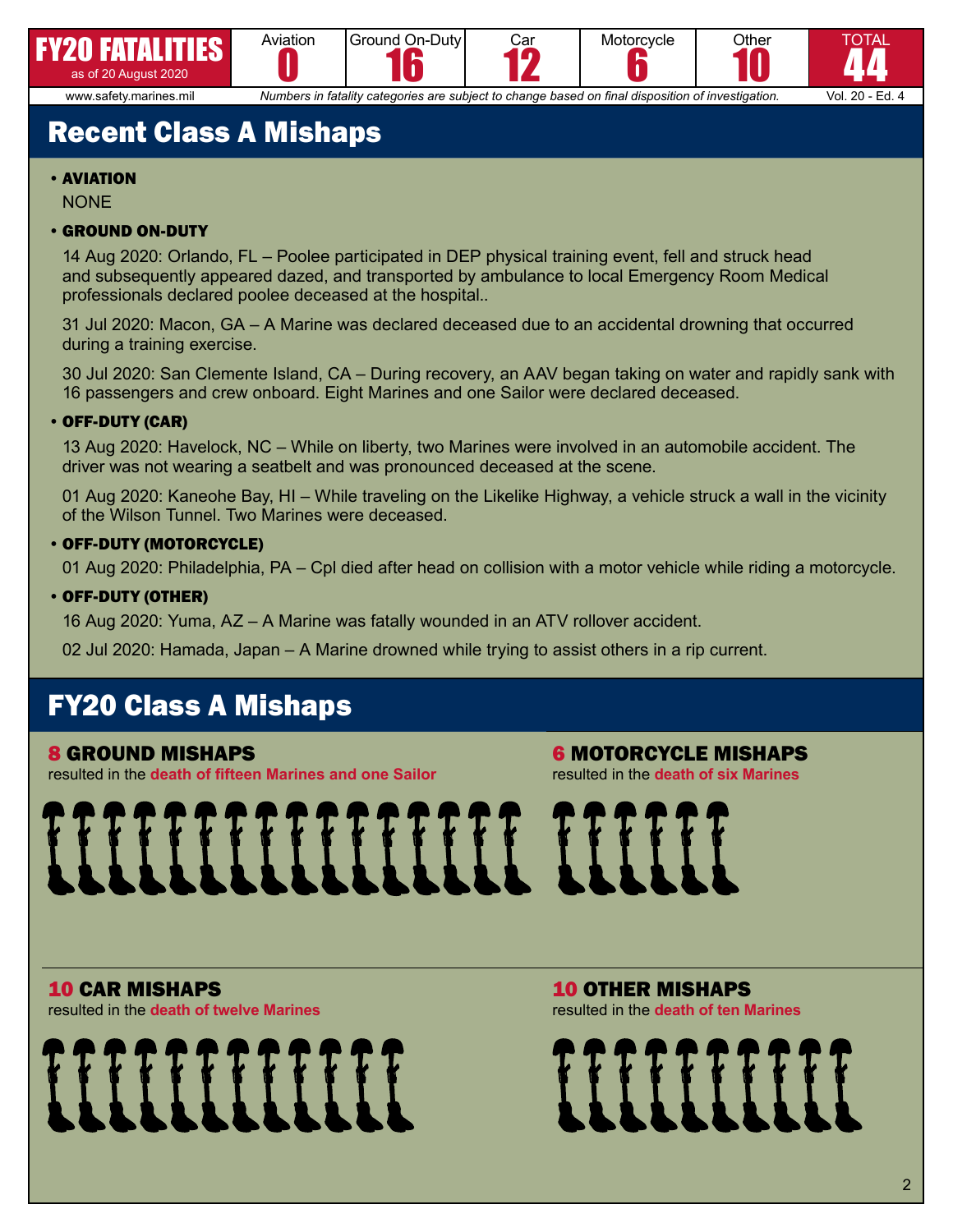| <b>FY20 FATALITIES</b><br>as of 20 August 2020 | Aviation                                                                                          | IGround On-DutvI | Car<br>0 | Motorcycle | Other | TOTAL           |
|------------------------------------------------|---------------------------------------------------------------------------------------------------|------------------|----------|------------|-------|-----------------|
| www.safety.marines.mil                         | Numbers in fatality categories are subject to change based on final disposition of investigation. |                  |          |            |       | Vol. 20 - Ed. 4 |

**Commanders Lead the Change.** Active reporting of hazards allows us to assess the risks associated with those hazards, which in turn allows us the opportunity to implement controls. We have then set the conditions for accomplishing our missions, strengthening our forces, and making sure we have all our Marines ready when we most need them. Improving our reporting culture requires the buy-in and active participation of our Commanders. They need to consider whether the message they convey to their subordinates promotes reporting as part of a just culture within their unit. Are there incentives for reporting hazards, near misses, and mishaps, or is reporting treated (even inadvertently) as a negative that draws unwanted attention? If Commanders at all levels believe and make known that reporting is important, then their units will also consider it important.

# Why Reporting the Small Stuff Matters

Commanders can only lead change well with a clear and comprehensive understanding of our current situation and that requires the attention and input of every Marine. Operational excellence requires more than top-down directives; **it is the shared ownership of outcomes, both good and bad**, **by all members of a unit,** and those outcomes are largely determined by the contributions of its participants. Consistent reporting acts as both eyes and ears for your leaders, Marines. Even the small stuff matters.

While the Class A and B mishaps get the most attention, Class C, D, and E mishaps provide invaluable insight into looming Class A mishaps. The unsafe act or condition that leads to the Class A can usually be observed in the less severe incidents, so if you take the time to thoroughly investigate the seemingly minor and insignificant mishaps and implement actions to prevent them, you prevent the Class A mishaps from occurring by addressing known hazards before they strike.

Hazards, causes, and contributing circumstances are all lost when not reported. When mishaps and near misses are not reported, their causes usually go uncorrected. That means they are likely to happen again, causing tomorrow's disabling injury or fatality. Reporting provides a way to monitor potential problems and root causes as they recur. Documenting these problems and root causes allows repeated failures to be noticed and corrected before they result in a mishap.

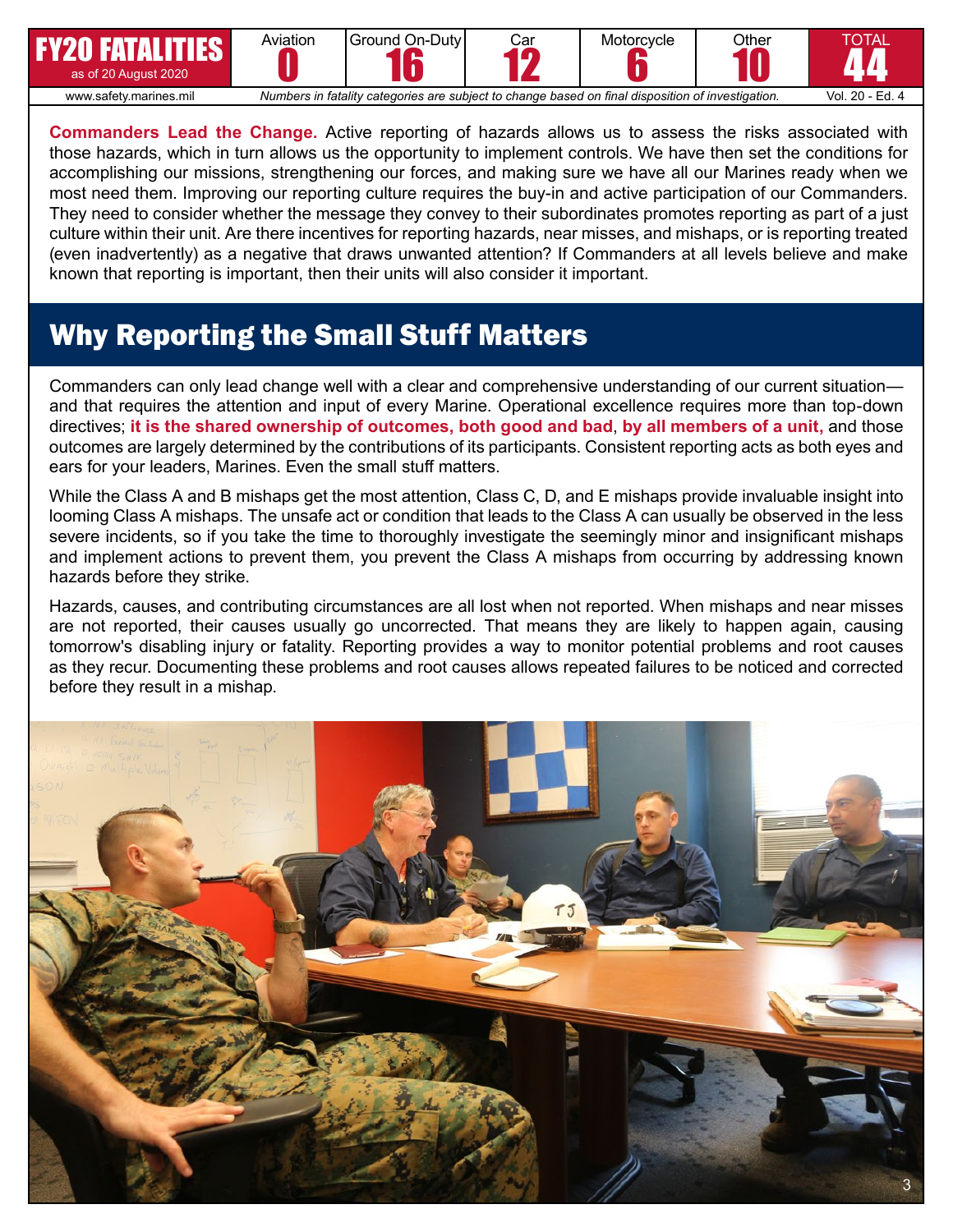# Why Don't You Report Your Misfires, Your Engine Stalls, Your Over-Speeds, Your Flame Outs, Your OBOGS Failures?

Aviation



FY20 FATALITIES as of 20 August 2020

## It didn't even occur to me that I should report it.

Let's say you had a close call. Why report it when nothing actually ended up happening, right? The thing is, if you caught something just in time, or corrected an issue before it really became a problem—that's a near miss. **Every "almost" has the same causes and contributing factors as a mishap**, and understanding the causes and factors surrounding the near miss helps keep the seemingly insignificant from blowing up into something serious.

Ground On-Duty 16

Then again, sometimes we overlook situations worth reporting because they're hiding in plain sight. Regardless of whether it's a potential hazard or cutting a few corners in a procedure, people stop really noticing something when they see it all the time. Just because an action or event is so commonplace that it's unremarkable doesn't mean that it's not worthy of reporting. That's called the "normalization of deviance," and it contributes to most mishaps.

Car

www.safety.marines.mil *Numbers in fatality categories are subject to change based on final disposition of investigation.* Vol. 20 - Ed. 4

Motorcycle 6

**Other** 

TOTAL 44

10

### I don't know how or where to make a report.

- **•** Each unit has a Unit Safety Officer (USO) that can assist with open reporting based on the situation.
- **•** Alternatively, you can also drop a note in your unit's ANYMOUSE box. Every unit is directed to establish, maintain, and monitor an anonymous reporting and feedback system (called "ANYMOUSE") to identify unsafe or unhealthful working conditions. The "ANYMOUSE" program requires "ANYMOUSE" forms and a receptacle placed in a discreet area allowing easy access for all personnel. The safety officer is responsible for checking the box regularly and immediately bringing all safety concerns to the commanding officer.
- **•** All flying squadrons and aviation ground units in the Marine Corps have the option in the Aviation Safety Awareness Program (ASAP) to utilize the ASAP's ANYMOUSE functionality. Each squadron has a generic ANYMOUSE login—a username and password provided to every member of the unit. The user can log in using their cell phone, so a lack of squadron computers or CAC access are not barriers to use.

## It will make my unit look bad.

Most people don't like to call themselves out on the mistakes they or their unit have made (or almost made); it's like shining a big spotlight on something you don't want anyone to see. That said, it's still incredibly valuable information to report. Even minor mistakes and near misses can provide insight about potential hazards or risk calculations not only at the individual level but also affecting overall unit safety.

## It's embarrassing.

If you're waffling on whether to report because it's a little embarrassing, understand that's why ASAP and ANYMOUSE reporting exist—because what's most important about reporting is that the event happened, not that it happened to you, specifically. Mistakes happen. Report it anonymously, share it with your team, a Ready Room confessional, or any other forum you choose—but most importantly share it, report it!



UNIT

## It's not worth going through the hassle of reporting.

We all need to learn from each other's experiences. Near misses and hazards, even minor mishaps, might seem like more trouble than their worth to report, but you can't gauge how much it might influence your supervisors, and you can't guess which of your fellow Marines would benefit most from you sharing it. Every near miss exists only inches and seconds from a tragedy. There's a lesson in every small thing.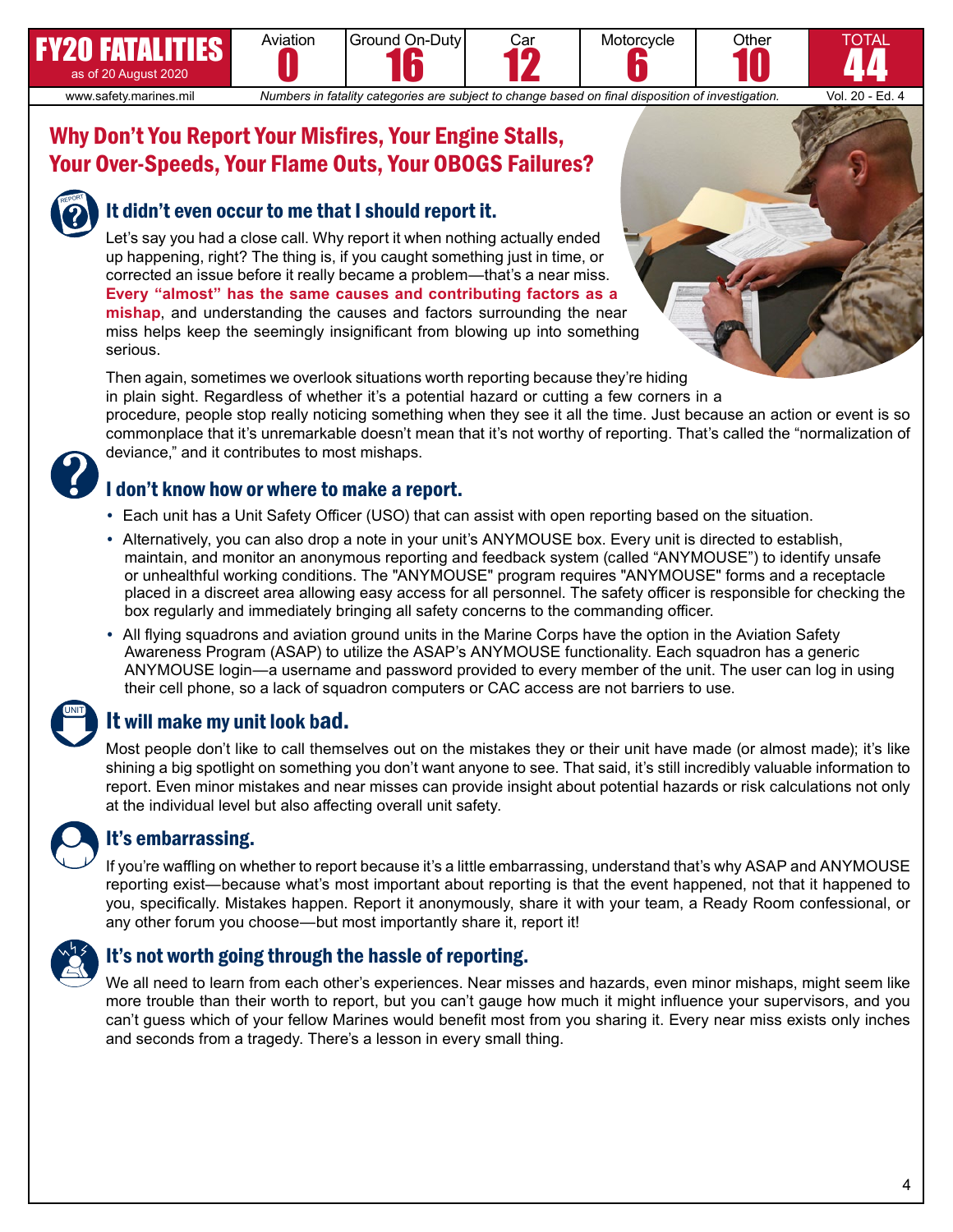

www.safety.marines.mil *Numbers in fatality categories are subject to change based on final disposition of investigation.* Vol. 20 - Ed. 4

44

TOTAL

# Streamlined Incident Reporting (SIR) is Coming to the Marine Corps

The Risk Management Information (RMI) initiative is a mission-essential capability to improve the readiness of the Department of the Navy (DON) in the areas of safety data capture, data management, data analysis, and the dissemination of leading indicators of safety risk to our Sailors and Marines.

RMI consists of four capability areas, or pillars:

- **Streamlined Incident Reporting (SIR)** will provide enterprise enhancements to include streamlined reporting processes; improved unit reporting access and capabilities; and enterprise and unit level tracking and verification of reportable medical injuries.
- **Safety Program Management (SPM)** will provide users with capabilities needed for planning, preparing and executing a safety and occupational health program. Specific capabilities include: confined space entry, deficiency abatement, fall protection, inspections, job hazard analysis, medical surveillance, respiratory protection, safety committee, selfassessment and training.
- **Analysis and Dissemination (A&D)** will provide an advanced analysis and analytic capability for SIR and SPM data that will enable trend analysis and proactive decision making related to mishap and injury avoidance in compliance with the Department of Defense (DOD) Safety and Occupational Health standards and policy.
- **Single Point of Entry (SPOE)** will provide a single point of entry available to Sailors, Marines and safety professionals to reduce the inconsistencies introduced by dissimilar legacy systems and organizations.

**As part of the RMI initiative, the USMC will be transitioning into a new reporting system called Streamlined Incident Reporting (SIR).** RMI SIR is a web-enabled, role-based mishap reporting and analysis system accessible worldwide with a Common Access Card (CAC). RMI SIR is a single integrated mishap system for reporting aviation, afloat ground and motor vehicle mishaps compliant with Department of Defense (DOD) safety business rules. Using RMI SIR will vastly expand the capabilities for safety professionals and leadership to identify trends and produce analyses that lead to recommendations and mishap prevention.

RMI's SIR provides a baseline of Class C and D mishap incidents, hazard reports (HAZREPS), and near misses, and will provide the basis for analysis and trending for all classes and types of incidents to improve safety and risk management. RMI will also enable increased safety reporting efficiency by reducing the amount of time users spend entering or reentering safety data into the system.

## Memorandum of Final Evaluation (Replaces WESS Concur/Non-Concur Endorsement Process)

The Memorandum of Final Evaluation (MOFE) is the DoD process used to report and comment on findings and recommendations resulting from Class A, B or select C events. The MOFE does not replace the SIB's final message but ensures quality control standards, actionable recommendations, and compliance standards are maintained to identify hazards and support future event prevention efforts.

#### **Key Points**

- **•** MOFE comments are submitted in parallel of each other, which differs from WESS endorsements that were submitted in a serial fashion.
- **•** The MOFE process ensures quality control standards are applied, actionable recommendations are reviewed and compliance standards are maintained in support of future mishap prevention efforts.
- **•** The MOFE process spans a 90-day timeframe: the first 45-day period is for organizations to submit solicited and unsolicited comments regarding the final outcome of the mishap investigation and the second 45-day period is for the Naval Safety Center to collate all comments and release a final message.
- **•** All MOFE comments must be received by the 45-day deadline.
- **•** The 45-day MOFE timeframe for comments enables an efficient channel to quickly provide safety recommendations that are value added to the fleet, in contrast to the legacy WESS endorsement process which suffered from extended and often delayed endorsement timelines, which translated unmitigated risk to the fleet.

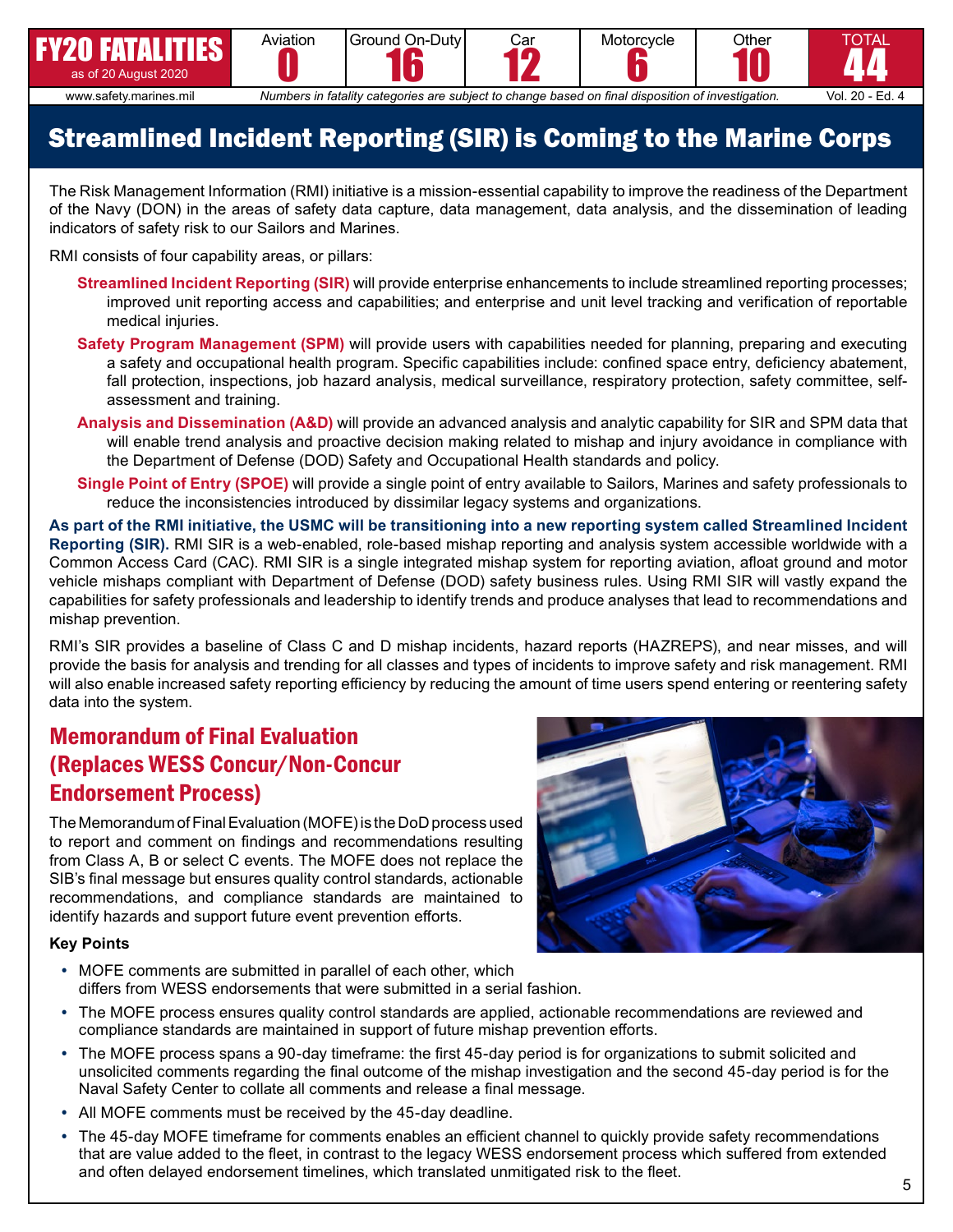

## RMI SIR Familiarization Training Schedule

In preparation for the Aug. 31 launch of RMI SIR, NAVSAFECEN now provides virtual SIR familiarization training through Aug. 27 with more than 40 scheduled online sessions. Instructional training will include account access, accounts management, entering mishaps and recommendations, memorandum of final evaluation (MOFE) endorsements, basic analytics and running reports.

The eight-hour live sessions scheduled from 8 a.m. to 4:30 p.m. will start promptly within each respective time zone. All training sessions will be recorded and RMI SIR users can reference these in the future. All safety professionals, safety specialists and collateral duty safety officers are strongly encouraged to attend.

Students will access training as portrayed below for their respective time zones. Students will log in as a guest and can listen to the lecture with speakers or headphones.

| <b>RMI SIR Familiarization Training Schedule</b> |                                                                                                             |                                  |                                                                                                        |  |  |  |
|--------------------------------------------------|-------------------------------------------------------------------------------------------------------------|----------------------------------|--------------------------------------------------------------------------------------------------------|--|--|--|
| Date                                             | Weekday                                                                                                     | Time Zone                        | <b>Training Link</b>                                                                                   |  |  |  |
| Aug 24                                           | Monday                                                                                                      | CHST                             | http://navsafetc.adobeconnect.com/rmi                                                                  |  |  |  |
| Aug 24                                           | Monday                                                                                                      | JST                              | http://navsafetc.adobeconnect.com/rmi2                                                                 |  |  |  |
| <b>Aug 25</b>                                    | Tuesday                                                                                                     | AST                              | http://navsafetc.adobeconnect.com/rmi3                                                                 |  |  |  |
| Aug 25                                           | Tuesday                                                                                                     | CET                              | http://navsafetc.adobeconnect.com/rmi                                                                  |  |  |  |
| Aug 26                                           | Wednesdav                                                                                                   | CET                              | http://navsafetc.adobeconnect.com/rmi                                                                  |  |  |  |
| Aug 26                                           | Wednesday                                                                                                   | EST                              | http://navsafetc.adobeconnect.com/rmi2                                                                 |  |  |  |
| Aug 27                                           | Thursday                                                                                                    | HST                              | http://navsafetc.adobeconnect.com/rmi                                                                  |  |  |  |
| Aug 27                                           | Thursday                                                                                                    | PST                              | http://navsafetc.adobeconnect                                                                          |  |  |  |
| <b>EST</b><br><b>JST</b><br>CST<br>HST           | <b>Eastern Standard Time</b><br>Japan Standard Time<br><b>Central Standard Time</b><br>Hawaii Standard Time | <b>CET</b><br>AST<br><b>CHST</b> | Central European Time (Italy, Spain)<br>Asian Standard Time (Bahrain)<br>Chamorro Standard Time (Guam) |  |  |  |